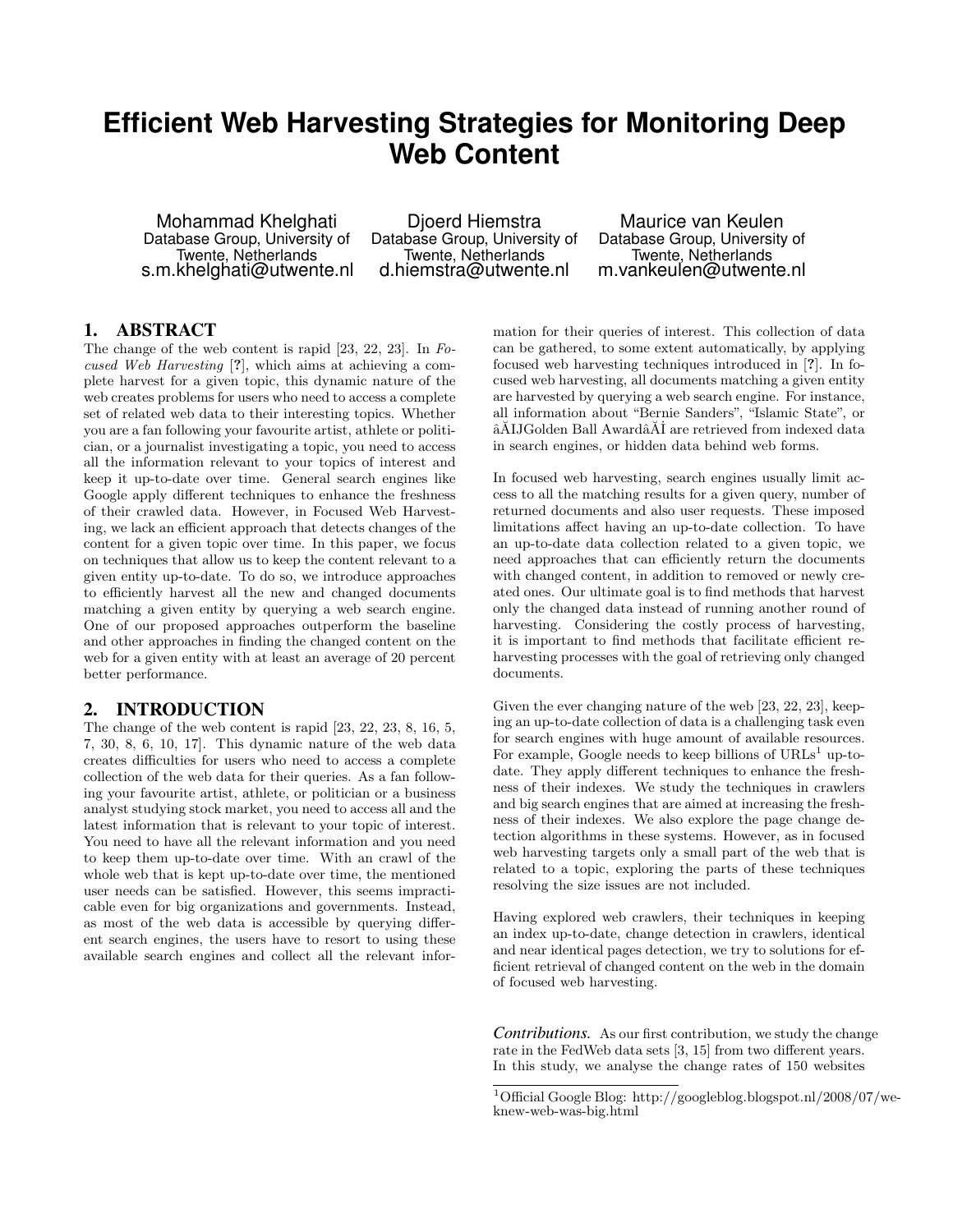and 24 different categories.

As the second contribution, we study 4 different methods with the goal of finding the most efficient approach for retrieving the changed documents on the web. We test these approaches on our test search engine and report the results. The reports show that we can improve the retrieved changed content by at least 20 percent.

*Sections.* In the next section, Section 3, we study the methods applied by general search engines to keep their indexes up-to-date. We also discuss the freshness concept and how it is related. The techniques applied in the literature of web crawling to detect changes in pages are also studied. In addition to discussing the page change detection techniques for web crawling, we study the other available approaches to detect identical or near-identical HTML pages in Section 4. Section 5 discusses the change rate of websites and their categories. In Section 6, the suggested approaches to have efficient re-harvesting are described. The results of testing these approaches on our test set is presented in Section 7 and analyzed in Section 8. Section 9 draws conclusions and further future work.

## 3. LITERATURE STUDY

As mentioned in Introduction Section, the focused web harvesting domain shares the same concerns as web crawlers and search engines domain as they both need to update their local view of the web to reflect its changes. From web crawlers and search engines domain we are interested to explore the applied strategies and techniques to discover new pages, keep their indexes up-to-date and detect similar pages. While studying these strategies and techniques, we should have in mind the basic difference between focused web harvester and a crawler that is the role of queries in our focused harvesting against the use of links and URLs in crawlers.

# 3.1 Web Crawling and Focused Web Harvesting

Search engines use web crawlers to collect pages from the web [7]. In general, a web crawler starts with the initial URL known as seed URL [27]. Web pages corresponding to each URL are fetched (if robots.txt file allows) and parsed to extract hyper-links. The web pages of these hyper-links go through the same process of parsing and extracting. These steps are repeated till all extracted URLs are visited.

As the web is a huge collection of documents, by the time a web crawler has finished its crawl, events like creations of new web pages, page content updates, and pages deletions have already made big changes in the web content [4]. According to an estimation in [12, 27], the surface web currently contains more than 4.16 billion web documents which shows an enormous growth in comparison to the estimated 800 million pages in 1999 by Lawrence et al. in [22].

In addition to new pages, the web has a very dynamic nature and high rate of change. The frequency of the web document change has been studied in previous work [8, 16, 5, 7, 30, 8, 6, 10, 17]. The change rate of web pages is believed to be

between a day to a year varying dramatically from site to site and object to object [7, 30]. The most popular objects have a higher rate of change than the others [7]. These changes can be modestly or significantly [16, 29, 30]. In [8], they study how often does a page change over all domains, and also for each domain (net-org, com, edu, gov) [8]. Wolf et al. show in [30] that 23% of web pages and 40% of commercial web pages change daily.

These statistics all show that a search engine index gets quickly out of date [30]. Keeping the index up-to-date regarding the web ever-changing huge content is a challenging task for search engines. A good search engine should be sensitive to changing data [8]. This tracking changes needs extra network resources [7]. To keep the extra load on network as minimized as possible, different strategies are applied that are studied in the following subsection.

# 3.2 Different Crawlers and Crawling Strategies

Different strategies are used for web crawling [24, 27]. In this paper, we divide crawlers into two main classes; general crawlers versus specific crawlers. We define general crawlers (also known as unfocused crawlers) as crawlers aiming at crawling all pages on the web while specific crawlers limit their targeted URLs based on focusing on a specific domain (Domain specific crawlers, Focused Crawlers), topic (Topic Specific Crawler), ontology (Ontology based crawlers), even a set of websites (Mobile crawlers), networks, or a geographical location. These crawlers can be distributed or run in parallel to distribute network loads.

In all of these crawlers, dealing with the huge amount of web documents and their frequent changes is an important challenge. Some crawlers apply simple re-visiting policies like uniform policy (re-visit all pages regardless of their change rates) or proportional policy (re-visit more the pages that change more) [7]. Although these are simple, they add extra network load (too often changing pages in proportional policy), and consider all pages on the web are worth the same.

In a more complex strategy, crawlers apply a selection policy to download next pages based on a number of different factors like importance of the web page, its change frequency, its intrinsic quality, its popularity in terms of links or visits and even its URL [7]. Some research work focus on modelling frequency of change of a web page by a Poisson process [8, 11, 9], or modelling web changes as a Renewal process [5, 6]. For example, Some formulate the crawling frequency problem based on stochastic marked points processes [30]. Web Caching and Hypertext Compression are other techniques applied to reduce network load caused by crawlers [20, 21].

# 3.3 Definition and Detection of Page Change in Crawlers

We define the possible changes in the content of the web by characterizing change events on the web as creations, updates and deletions [7]. A web page can be removed or created. These changes are only visible publicly on the web through updates to the pages that link to the removed or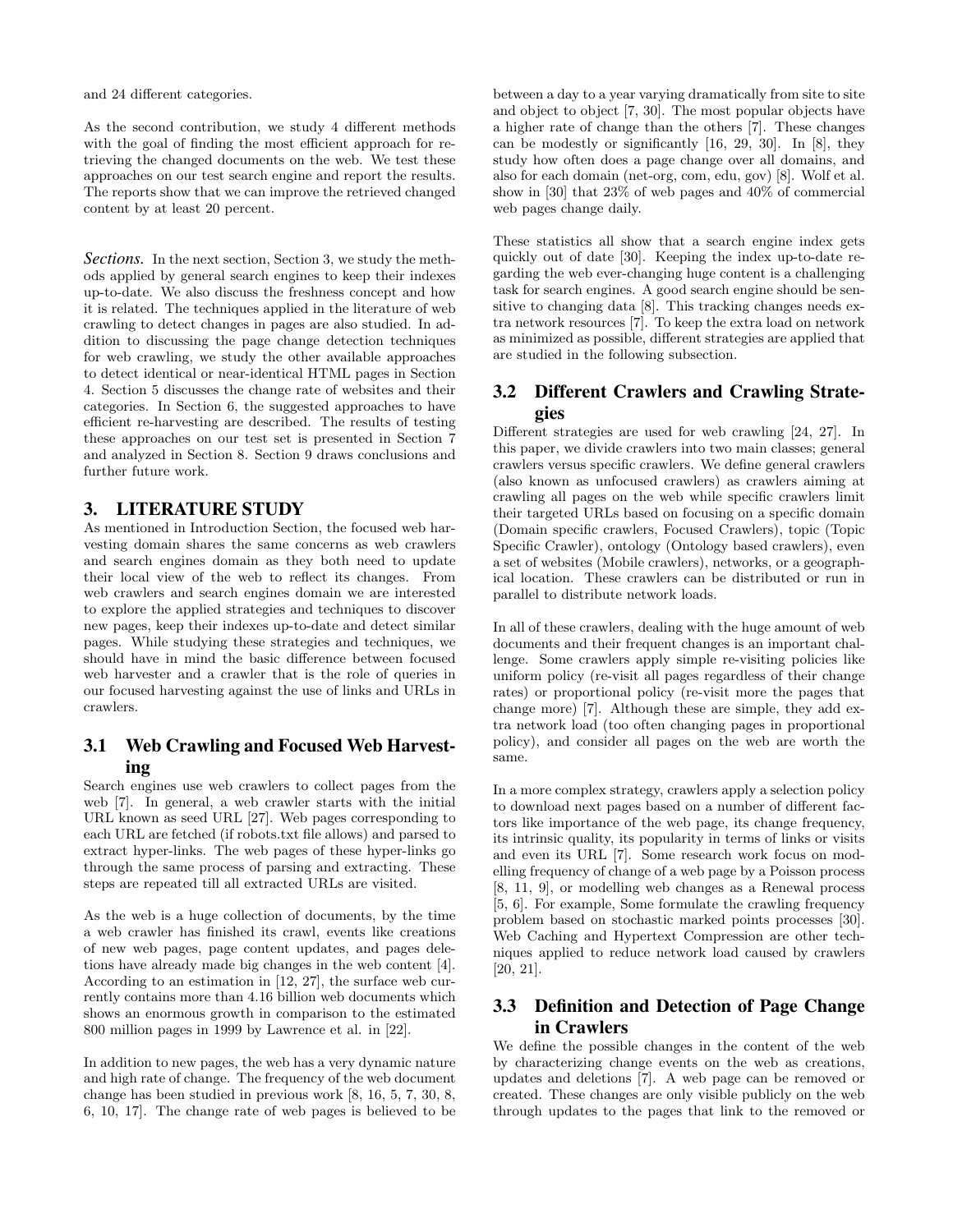new pages. The page updates can be either minor or major. A minor update changes paragraph or sentence but keeps the page semantically almost the same. In the case of a major update, page changes completely and all references to its content are not valid any more.

To automatically judge if a page's content is changed, crawlers apply different techniques. Comparing pages on the basis of ASCII count of the new pages and comparing it with the old ones that had been downloaded, counting the number of URLs, number of keywords present in the web page, and checking the meta-data of the pages (like modification date) are some applied methods in crawlers to detect changed pages [27].

# 4. DETECTION OF IDENTICAL OR NEAR-IDENTICAL PAGES

Two documents with identical content are regarded as exact duplicates. However, in case of small dissimilarities between their content, they are identical to a remarkable extent. These documents are known as near duplicates [26]. For example, a few different words, different formatting but similar text, some typographical errors, plagiarized documents, different versions of a document, and different file types are considered as near-identical duplicates [26].

Broadly speaking, duplicate-detection systems have been developed for four types of document collections: web documents, files in a file system, e-mails, domain-specific corpora [25]. In web documents collections, different techniques are applied to find similar pages. Based on [25, 26], we propose the following classification of near-identical detection techniques in Figure ??. As shown in Figure ??, near-duplicate detection techniques have different feature-sets URL, Text Syntactic, Text Semantics, Structure, and Connectivity.



Figure 1: Classification of Near-Duplicate Detection Techniques

In URL-based techniques, instead of the page contents, only the URLs are used to find pages with similar contents. In connectivity-based approaches, information of linkage structure of the web is probed to find similar pages. The basic idea is that similar pages have similar incoming links. In structure-based techniques, the structural similarity of web pages are studied to identify schemas and templates of pages.

In text-syntactic-based approaches, analysing the syntax of a page content is the focus of approaches. In this analysis, we have different feature-sets representing a document. In

Shingles-based technique, any sequence of k successive words is the feature set. For example, the k-shingles for "a rose is a rose is a rose" with  $k = 4$ ", are "a rose is a", "rose is a rose" and "is a rose is".

In Document-vector model, by using traditional IR techniques like stop-word removal, stemming, computing termfrequencies, etc., a document-vector is calculated to represent a document. In Anchor text, only the text surrounding an anchor is considered. In Phrases-based techniques, phrases in a page are detected and considered as terms in a document vector [25].

In Text semantic based approaches, instead of syntax of a page content, its semantics are considered. The Fuzzinessbased and semantic-based graphs are two techniques applied in this category.

To apply these techniques on big data collections, we need to compress the feature set for fast comparisons. Modp shingles, Min-hash for Jacquard similarity of sets, Signatures/fingerprints over IR-based document vectors, and Checksums are among the techniques applicable as signature scheme for compressing the feature-set.

To measure similarity of two feature sets of two documents, different measurements are applied like Jacquard similarity or Levenshtein distance. In Jacquard, for two sets A and B, the similarity is defined as  $\frac{|A \cap B|}{|A \cup B|}$ . In Levenshtein distance, the number of inserts, deletes or substitutes of characters required to change one into the other are calculated. For example, the distance between "sittin", and "sitting" is an insertion of "g" at the end.

In our experiments, we define two documents as near duplicates by computing a Jacquard coefficient with a preset threshold of 0.9. We fix the K as the shingle size. Let  $S(A)$ be the set of shingles in A and let S(B) be the set of shingles in B. Compute  $\frac{|S(D1) \cap S(D2)|}{|S(D1) \cup S(D2)|}$  (Jacquard coefficient). We extract text from web pages, calculate shingle set of each document and save the fingerprints of shingles. For each pair of documents, if the Jacquard coefficient exceeds threshold we considered them as changed documents.

### 5. RATE OF WEB CONTENT CHANGE

To study the change rate of the web content, different crawls of the web in different time stamps are required. In our studies, we considered three available options for a web crawl data set which includes different versions of the web. The following paragraphs describe these options.

*CommonCrawl.* The CommonCrawl corpus [19] contains petabytes of crawled data from the web including web pages, metadata and text over several years. Access to the Common Crawl corpus that is hosted by Amazon Web Services is free. However, to compare at lease two versions of the Common Crawl collections in our system, we need a storage capacity of 500 TBs that was not available to us.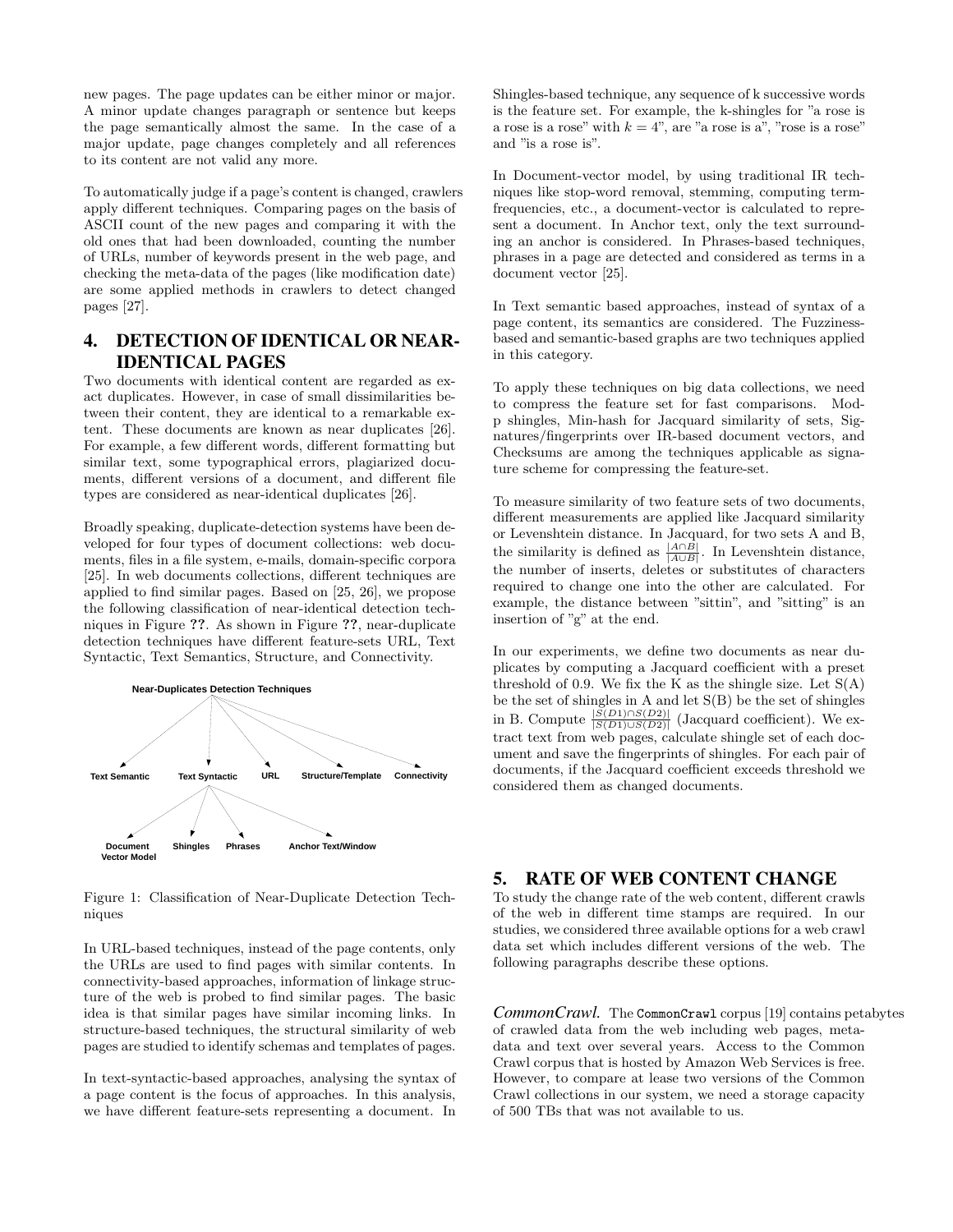*ClueWeb.* The ClueWeb data set is a crawl of web aimed at supporting research on information retrieval and related human language technologies [1, 2]. It provides two versions of crawl of the web; ClueWeb12 [1] and ClueWeb09 [2]. The ClueWeb12 data set consists of 733,019,372 English web pages, collected in 2012 while ClueWeb09 was collected in 2010 with 1,040,809,705 web pages, in 10 languages. The time difference in versions is about two years and they apply different processes and mechanisms in crawling which creates difficulties for change comparison.

*Fedweb.* The FedWeb data set [3, 15] is designed for research in Federated Web Search. The authors provide two version; FedWeb'13 and FedWeb'14 [3]. Each version consists of the top-10 search results of posing sampled queries, as well as a set of test topics, on about 150 search engines [3]. Regarding the size of the collections and the only one year time difference of the two versions, we chose FedWeb for our analysis.

#### 5.1 Change rate of websites in FedWeb

In [14, 13], the authors crawl around 150 websites in two versions of crawls from 2013 and 2014. To analyse the change rate of websites in FedWeb collections, we considered the new URLs among the results for a same query during 2013 and 2014 crawls. We also investigated the change in content for similar URLs. The results of this comparison are shown in Figure 2. In this figure, the number of queries that could return results after their submissions to each website and therefore considered in our evaluation is also depicted.

#### 5.2 Change rate of categories in FedWeb

The FedWeb 2013 Data Collection consists of search results from around 150 web search engines in 24 categories covering a wide range of domains [14, 13]. These categories and the number of websites from each category are mentioned in details in Table 1. The change rates for websites, shown in 2, are grouped for each mentioned category in Table 1. The change rates of categories with their corresponding error bars are depicted in Figure 3.

| Category     | $\operatorname{Count}$ | Category       | Count |  |
|--------------|------------------------|----------------|-------|--|
| Academic     | 17                     | Local          |       |  |
| Audio        | 6                      | <b>News</b>    | 12    |  |
| <b>Blogs</b> | 4                      | Photo/Pictures | 13    |  |
| <b>Books</b> | 4                      | Q&A            | 7     |  |
| Encyclopedia | 5                      | Recipes        | 5     |  |
| Encyclopedia | 4                      | Shopping       | 9     |  |
| Games        | 6                      | Social         | 3     |  |
| General      | 10                     | Software       | 3     |  |
| Health       | 13                     | <b>Sports</b>  |       |  |
| Jobs         | 5                      | Tech           | 8     |  |
| Jokes        | 2                      | Travel         | 2     |  |
| Kids         | 9                      | Video          | 14    |  |
|              |                        |                |       |  |

Table 1: Categories Count

## 5.3 Change Rate Analysis

As a result of our experiments to analyse the web change, it is interesting to pint out that the change rate differs from website to website and category to category. Although some



Figure 3: Change Rate of Categories in FedWeb

categories are not represented thoroughly in FedWeb collection (refer to Table 1), we can still draw some conclusions. As shown in Figure 3, some categories like Jobs, Shopping, Sports and Blogs show near 100 percent change while in Travel wikis and Kids websites, we see much less changed content. Even in each category, websites have differences in change rates. These differences are depicted as error bars in Figure 3.

In general, we can claim that the web content in FedWeb collection changed in average 40 percent. However, the change rate is subjective to domains and websites.

## 6. SOLUTION FOR WEB CONTENT MON-ITORING

As the first step in monitoring change in the web content, we need to have a first complete crawl at hand. As investigated in [?], the most efficient approach for focused web harvesting is a Combined-List-Feedback approach. In [?], the Combined-List-Feedback approach is defined as using a predefined list of words and also the extracted content from query search results. We apply the same technique for having the first data collection.

After a predetermined time that is set to two weeks in our experiments, we try for the second harvest. We re-harvest documents with the same queries to have a baseline for detecting changes. This second try of harvesting is referred to as SecondCrawl. To detect changes, we define a change as retrieving a new document or change in content of a previously retrieved page. Then, we detect and count changes in the SecondCrawl. We compare the contents of two pages based on the mentioned technique in Section 4.

In this work, our goal is to implement approaches that harvest only the changed pages. Our proposed approaches are based on expanding the seed query (given entity). To expand the seed query, we favour the terms that, in general, generate fewer duplicates, big samples, result in more changed and fewer unchanged pages. To find these terms, we employ different strategies. Analysing the extracted results, external corpora, and list of words for the seed query expansion are among these strategies. The suggested approaches based on these strategies are listed below.

## 6.1 Most Frequent From New Documents

In this method, the terms used to reformulate queries are selected from the previously retrieved content (feedbackbased) that is also detected as changed. Among the terms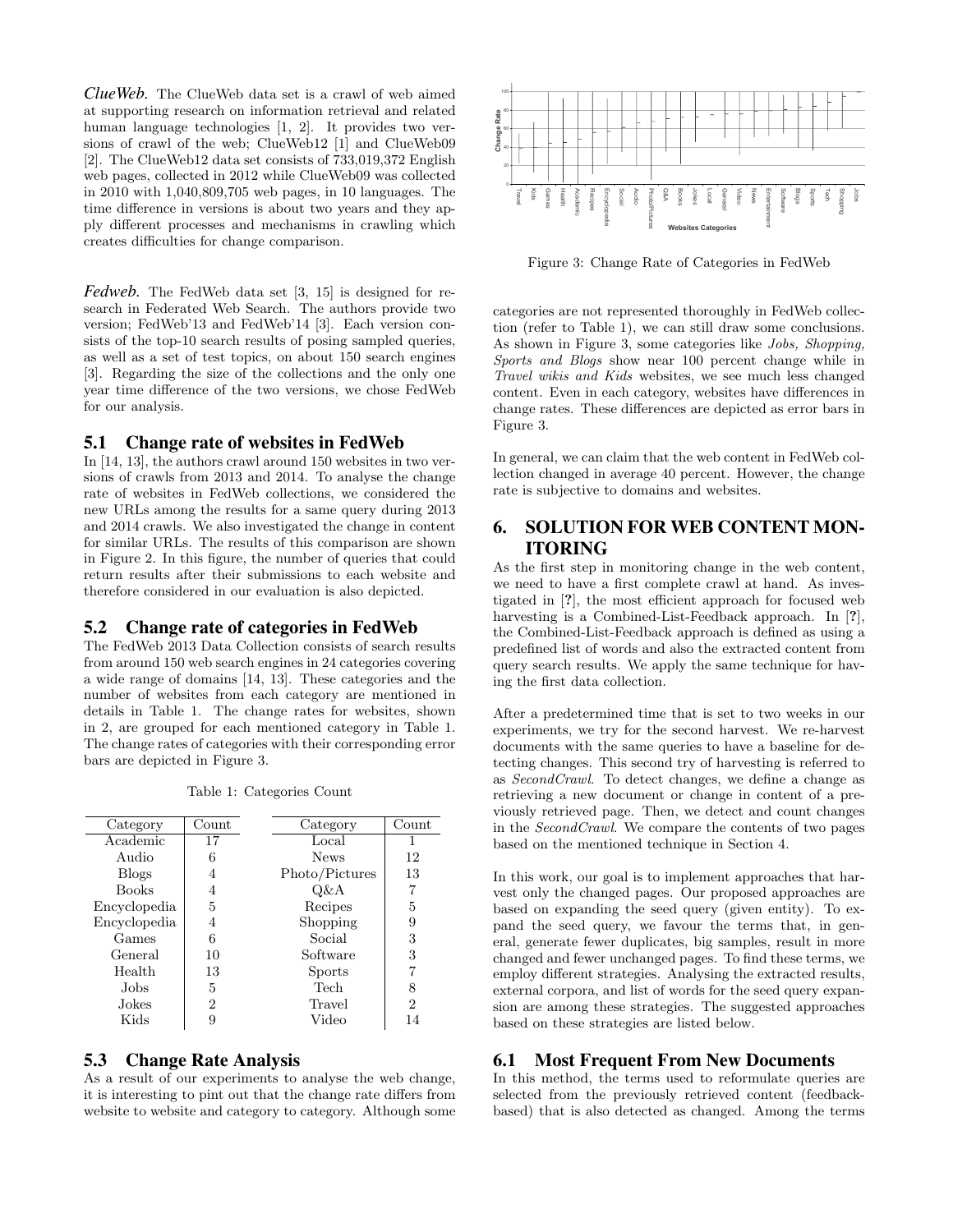

Figure 2: Change Rate of Websites in FedWeb

extracted from these changed documents, the ones with higher frequencies have a higher chance in returning bigger samples. This method submits the seed query to the test search engine, detect new and changed documents. The most frequent word in that content is selected to be used in query reformulation. The final step is adding this most frequent word to the original query and submitting the constructed query to the search engine. With new results obtained from this query submission, these steps are repeated and new queries are formed and submitted. For example, for the given entity "PhD Comics", the term "graduate" appears as the most frequent term in the returned changed documents. The next step is submitting "PhD Comics"+"graduate". This approach is referred as the MostFreq approach.

#### 6.2 Least Frequent From New Documents

The LeastFreq approach performs on the same basis as Most-Freq approach but instead of selecting most frequent terms to reformulate queries, the least frequent ones are selected.

# 6.3 Combined List and Feedback From New **Documents**

The most and least frequent terms represent extreme cases increasing chances of consecutively bigger samples and fewer duplicates. To have a balanced approach, in [?] the suggested calculates a specific frequency and creates a list of terms with this frequency from an external corpus (a listbased approach). Then, the terms from this list that also appear in the previously retrieved content (feedback-based approach) are selected to reformulate the seed query [?]. This predetermined frequency can be calculated through Formula 1 if search engine size and number of matching documents to the seed query are known. We can estimate the search engine size if it is unknown [?]. The document frequencies of terms are pre-computed from an external corpus (ClueWeb data set).

$$
\frac{|R^{Coll} \cap Sample^{Size}|}{size^{SE}} = \frac{|R^{Coll}|}{size^{SE}} * \frac{|Sample^{Size}|}{size^{SE}}
$$
  

$$
|Sample^{Size}| = \frac{l * size^{SE}}{|R^{Coll}|} \mid (|R^{Coll} \cap Sample^{Size}| = l)[?] \tag{1}
$$

For example, with  $size^{SE} = 10^9$ , the number of English documents in ClueWeb as  $5 \times 10^8$ ,  $l = 100$  and  $|R^{Coll}|$ , the number of matching documents to a given query, for the seed query as  $4 \times 10^5$ , through  $\frac{100}{10^9} = \frac{4 \times 10^5}{10^9} * \frac{x}{5 \times 10^8}$  we can calculate the  $\implies x = 125000$  in which the x represents the frequency used for selecting terms from the external corpus [?].

To apply this approach to retrieve changed documents, we consider the changed documents as the previously retrieved content. Therefore, if the terms from the list appear among the retrieved changed content, they will be used for query reformulation. This approach is referred to as Combined approach.

#### 6.4 FedWeb1

In this method, we analyse different versions of crawls of the web created in different time points. The goal of this analysis is to detect changed documents and find the list of most representative words of this changed documents set.

In this work, we analyse two different versions of FedWeb to find a list of words that are more common in changed documents than unchanged ones. To expand the seed query in FedWeb1 approach, we choose a term to be added to the seed query from a list of words that are representative of the changed documents in the FedWeb collection.

To find the list of most representative terms for changed documents, we apply Naive-Bayes classifier. We classify the documents into changed and unchanged documents by comparing their contents through Shingle-Jacquard text comparison technique (described in Section 3.3). We use these classified documents to train our Naive-Bayes classifier. From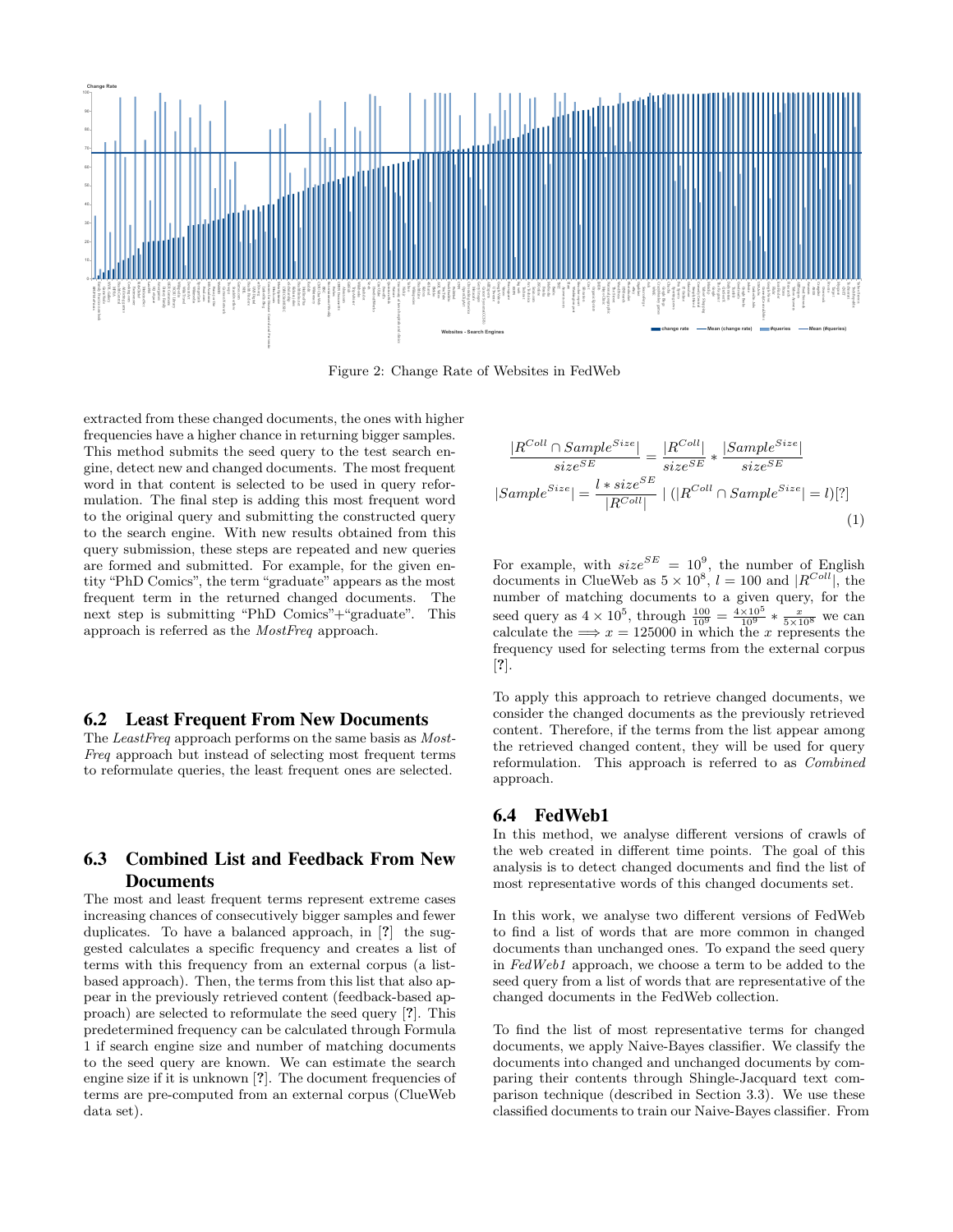this classifier, we get the list of representing terms for each category [18, 28].

To be accurate, we apply a Complement Naive Bayes classifier that seeks to maximize term weights on the likelihood that they do not belong to any other class [18, 28]. In this classifier, the documents are represented as vectors. Each document vector has a label. By defining a smoothing parameter for all words in the vocabulary, and applying the TF-IDF transformation and L2 length normalization, we can assign each term with a corresponding weight [18, 28].

After calculating these weights for all the terms in documents that belong to the changed documents category, the terms are ordered based on their weights. The top terms of this list are used to form queries to retrieve changed documents in our experiments. This method is referred as Fed-Web1 approach.

### 7. EXPERIMENTS AND RESULTS

In our experiments, we run the proposed approaches on a test search engine. We detect changed documents based on our change definition and analyse the results.

## 7.1 Experiments Settings

Test Search Engine We test our approaches on a real search engine. In these experiments, Google as the biggest web search engine is considered as our test search engine. We believe Google is one of the most representative collections of the web including a wide range of domains and a large number of entities. Although we targeting Google, there is no limitation on applying these approaches on other websites as far as they provide keyword-search.

Entities Test Set In our experiments, 120,000 queries were submitted to download information for four different entities ("Vitol", "Ed Brinksma", "PhD Comics", and "Fireworks Disaster"). These entities represent diverse types of entities; Company, Person, Topic, and Event. In addition to difference in type, we tried to cover queries with different estimated results sets sizes ranging from  $2 \times 10^4$  to  $5 \times 10^5$ .

Change Definition In our experiments, we define change on the web as finding new URLs or similar URLs with changed content. If there is change in the set of returned results for a same query, submitted in different times, we do not consider it as a change. We consider this kind of change more specific to search engines and their ranking algorithms. Therefore, this change is not presented in our results.

Evaluation Metric To assess different approaches for different entities with different sizes of matching document and change rates, we consider the percentage of the number of new documents for each entity as the comparison metric.

Fixed l In our test search engine, Google, the number of returned results is not fixed and vary from 200 to 500 even for the same query but at different times. This creates an uncertainty on the size of samples for our experiments. In all the experiments in this paper, the sample size is set to 100 to assist comparisons and increase reliability in conclusions. Practical Details There are also a number of small practical decisions like what to choose as the first query or the usage of quotation marks in the query (phrase queries) which should be noticed. In this work, we always submit queries between quotation marks.

## 7.2 Results

In this section, the results of applying the approaches introduced in Section 6 to the test entities (Subsection 7.1) are presented. To establish a comparison baseline, we send the exact same queries from the previous crawl and refer to it as SecondCrawl in the graphs. The idea is to see the amount of changes occurred on the web for the exact same information needs.

With this baseline, we apply the proposed approaches in Section 6 on the test search engine and compare the amount of retrieved changed documents. Labelling a page changed or not is based on the given change definition in Subsection 7.1.

In Figure 4, the performances of all the introduced approaches in Section 6 to retrieve new documents are compared. As shown in this figure, the FedWeb approach outperforms the other approaches by 20 percent. In the next section, we study the reasons behind these performances.

## 8. DISCUSSIONS AND ANALYSIS

As shown in Figure 4, the FedWeb approach outperforms the other proposed approaches. In the following, we discuss the reasons behind this performance and also our other findings.

As the first reason, in the FedWeb approach, we send the representative set of words from changed content in the Fed-Web. It seems these words are indeed good representatives of changed content.

From [?], we know that for improving coverage in a focused harvesting task, the approach needs to have more returned results (bigger samples) and fewer duplicates among these samples. In another word, for a better coverage, we need queries which lead to more unique documents. In retrieving changed documents, the methods should consider the same principle but for changed content. In fact, the goal is more coverage on changed content. Therefore, we need to have more new documents in each query submission, while reducing the number of duplicates among these new documents. As shown in Figure ??, the FedWeb approach is the one satisfying the requirements in retrieving more unique documents considering 5a, and 5b figures. We also show in figures 5c and 5d that FedWeb approach outperforms other approaches in returning not only more documents but more unique and new documents too.

It is important to note that the approaches also return documents that were not retrieved in our previous crawls. This will lead to better performance of LeastFreq approach. This is observed in Figure 6. In this approach, we submit queries formed by adding the least frequent terms among the already retrieved documents to the seed query. As these terms are less frequent, they return documents less likely to be covered by other approaches.

We also noticed that change and its rate are subjective to each topic and domain. Although, we noticed differences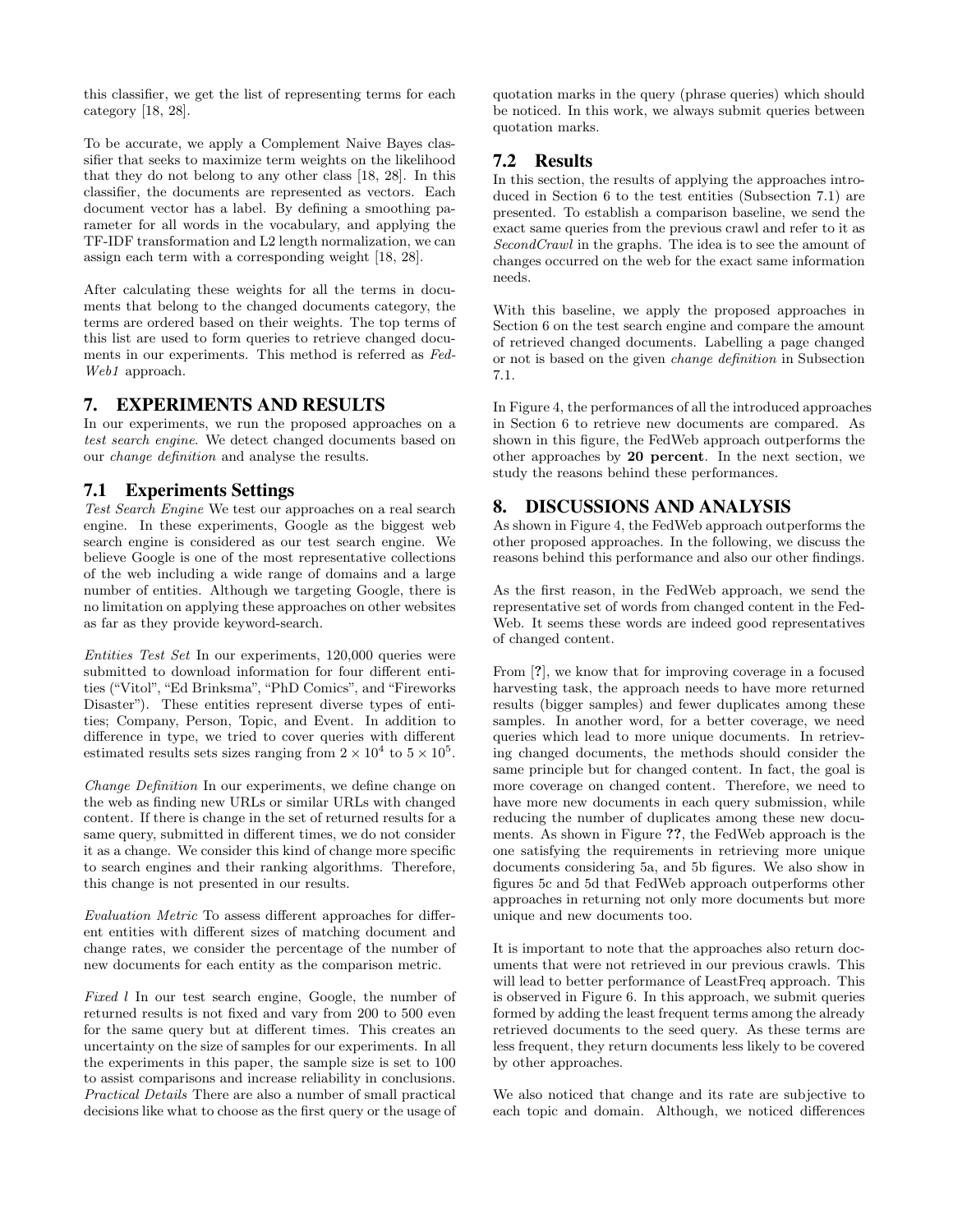

Figure 4: All New Documents for All Entities in Test Set



Figure 5: Performance of Different Approaches for an Example Entity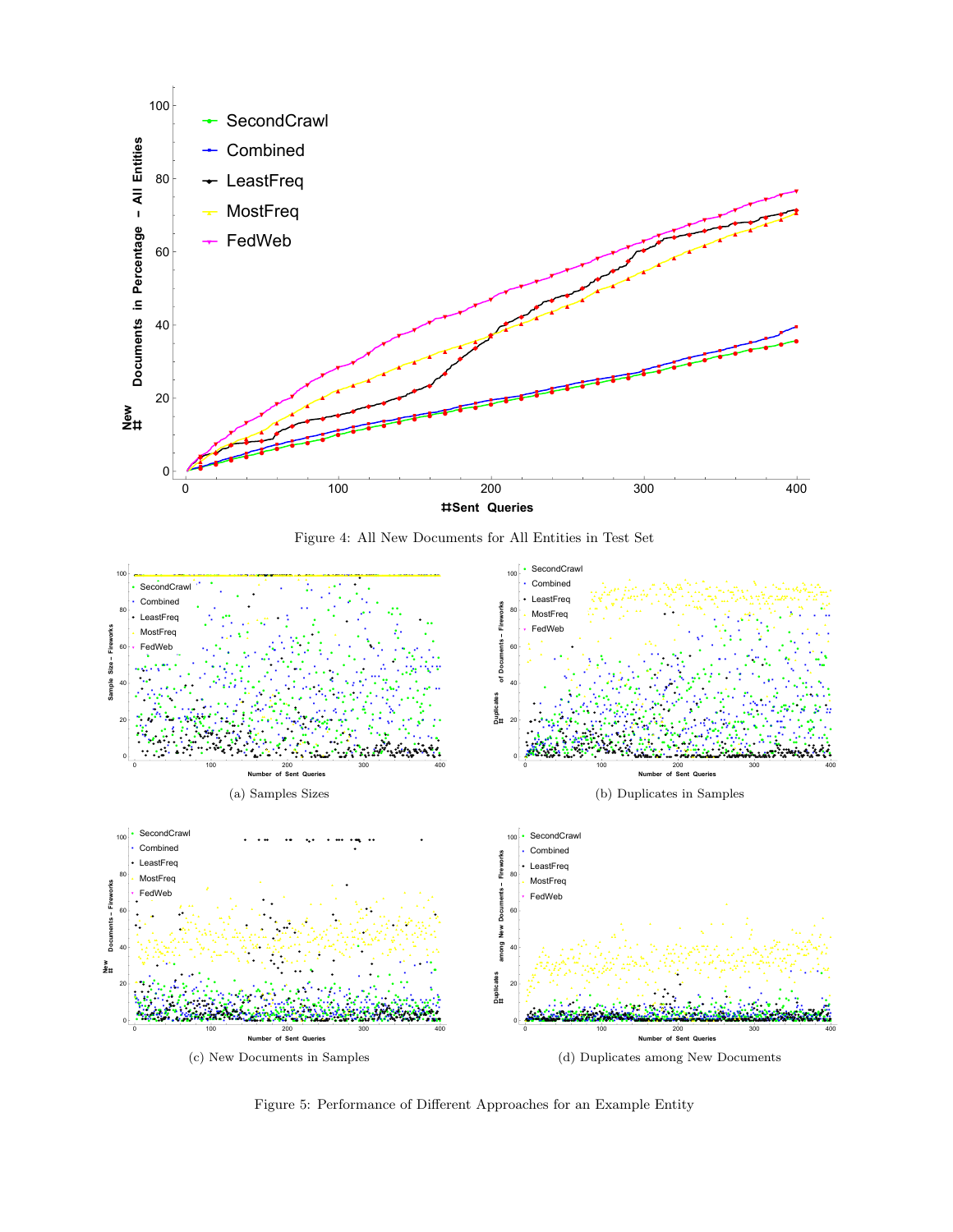

Figure 6: All New Documents for an Entity with Incomplete Coverage

among the number of retrieved new documents among different entities in the test set, the FedWeb approach was always among the top performing approaches.

As another finding of this work, we noticed a big change in the top-100 returned results by Google. In the Second-Crawl, we submitted the exact queries to Google and faced in average around 50 percent difference among the returned results.

## 9. CONCLUSION AND FUTURE WORK

*Conclusion.* As mentioned in the Introduction Section, our goal is to find efficient methods that can return the changed web data for a given topic. To do so, first we analysed the FedWeb data set to study the change rates and their differences among different websites and categories. We showed that FedWeb data changed in average 40 percent cross different websites. We also noticed that this change is highly subjective to domains and categories and varies from domain to domain. Our findings correlates with the results presented in [7, 30] that web data hange rate is subjective to domains, topics, websites and categories. It also shows again that the web is dynamic and changing rapidly. This change rate information is important to choosing the most appropriate time to re-harvest data sources to get new information.

To detect these changes, we introduced four different approaches to efficiently harvest all the new and changed documents matching a given entity by querying a web search engine. Among these 4 approaches, the FedWeb approach outperformed the others. The FedWeb approach, that is based on a set of terms representative of changed documents in FedWeb data set, produced more new documents and fewer duplicates. This approach performed the best with at least 20 percent difference from the others in the rate of changed documents detection.

*Future Work.* In this work, because of limitations on the resources, we could not include ClueWeb or Common Crawl data collections. If these limitations are uplifted, we can consider the two following approaches as future work. The first one is based on analysing two different versions of a thorough web crawl and assigning weights to websites representing their corresponding number of changed pages. With these weights at hand, we can select the terms to expand seed query from documents that belong to websites with higher weights. In this method, all websites should have a weight which needs to analyse big indexes and collections.

The second method of future work is based on analysing two different versions of a thorough web crawl and training a classifier for terms and changed documents. This trained classifier can be used for predicting the number of changed pages a query can result. Therefore, we can select terms with higher chances of resulting in more changed pages to expand the seed query.

In this work, we mention the application of calculated change rate for websites and domains for selecting the best time to run change detection methods for a given topic. The actual application of these change rates can be also studied as a future work.

#### 10. REFERENCES

- [1] The clueweb09 dataset, 2015.
- [2] The clueweb12 dataset, 2015.
- [3] Fedweb greatest hits, 2015.
- [4] Ricardo Baeza-Yates, Carlos Castillo, and Felipe Saint-Jean. Web dynamics, structure and page quality. In M. Levene and A. Poulovassilis, editors, Web Dynamics, pages 93–109. Springer Verlag, 2004.
- [5] Brian E. Brewington and George Cybenko. How dynamic is the web? In Proceedings of the 9th International World Wide Web Conference on Computer Networks : The International Journal of Computer and Telecommunications Netowrking, pages 257–276, Amsterdam, The Netherlands, The Netherlands, 2000. North-Holland Publishing Co.
- [6] Brian E. Brewington and George Cybenko. Keeping up with the changing web. IEEE Computer, 33:52–58, 2000.
- [7] Carlos Castillo, Dr. Alistair Moffat, and Dr. Gonzalo Navarro. Effective web crawling. Technical report, 2004.
- [8] Junghoo Cho and Hector Garcia-Molina. The evolution of the web and implications for an incremental crawler. In Proceedings of the 26th International Conference on Very Large Data Bases, VLDB '00, pages 200–209, San Francisco, CA, USA, 2000. Morgan Kaufmann Publishers Inc.
- [9] Junghoo Cho and Hector Garcia-Molina. Synchronizing a database to improve freshness. In Proceedings of the 2000 ACM SIGMOD International Conference on Management of Data, SIGMOD '00, pages 117–128, New York, NY, USA, 2000. ACM.
- [10] Junghoo Cho and Hector Garcia-Molina. Estimating frequency of change. ACM Trans. Internet Technol., 3(3):256–290, August 2003.
- [11] E.G. Coffman, Zhen Liu, and Richard R. Weber. Optimal robot scheduling for web search engines, 1997.
- [12] Maurice de Kunder, 2015.
- [13] Thomas Demeester, Dolf Trieschnigg, Dong Nguyen,